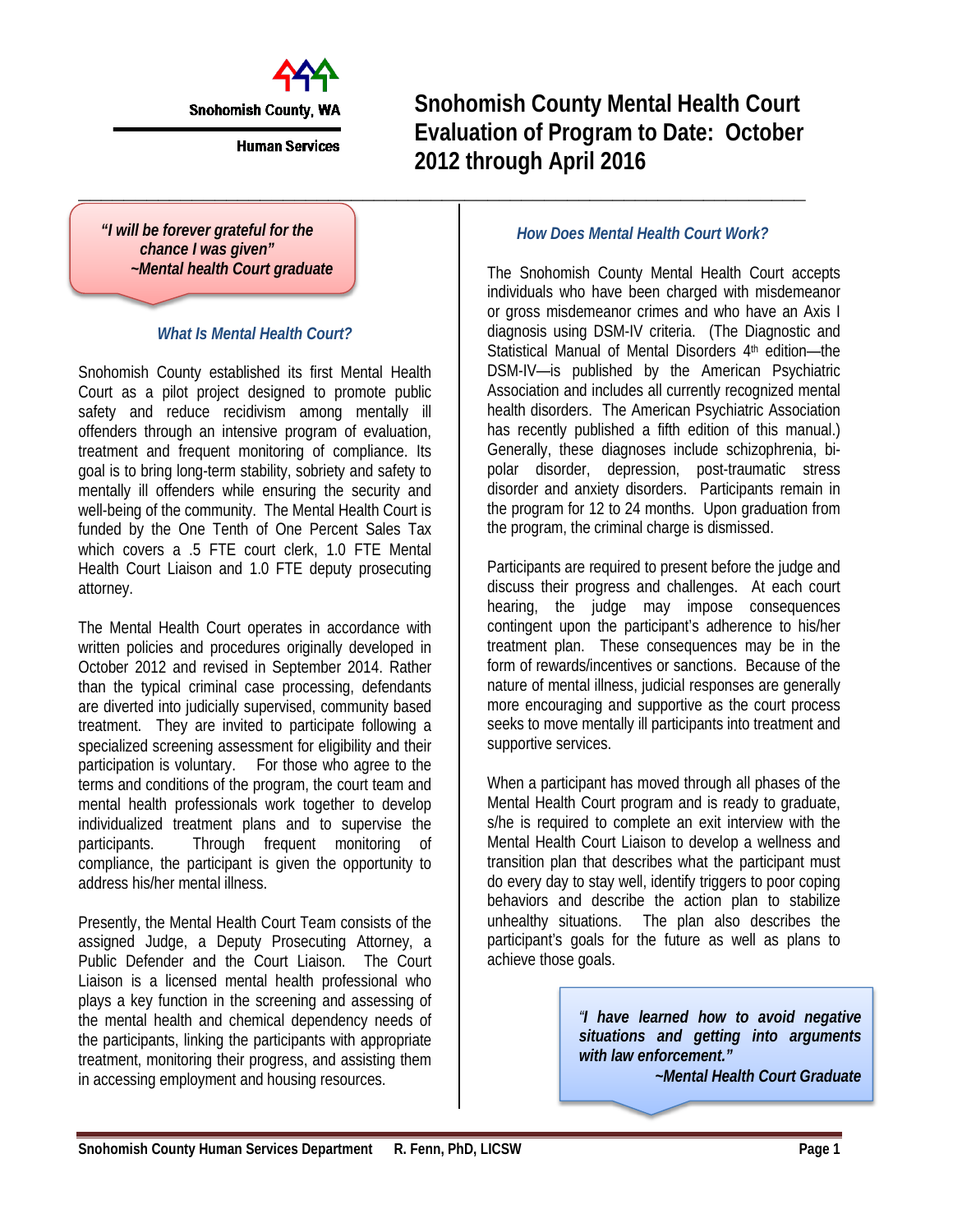### *How Will the Mental Health Court Be Evaluated?*

During the initial Mental Health Court planning and development period in 2011, the planning team recognized the importance of a comprehensive evaluation plan that could show the impacts of this new problem-solving court. The evaluation of the Mental Health Court is directly tied to the overarching goals of the program which are as follows:

- Improve public safety
- Reduce recidivism
- Increase access to and engagement in mental health treatment
- Enhance collaboration between the mental health and criminal justice systems in the County

An evaluation design was developed by the Research Manager for Snohomish County Human Services Department and required that the Mental Health Court track numerous data elements. To document these data, the court uses a case management and tracking system that is a vendor-modified version of the Snohomish County Superior Court Drug Court Program.

To evaluate the implementation of the Mental Health Court program, the following data points were considered:

- Number of individuals referred to Mental Health Court
- Number of individuals eligible for Mental Health Court
- Number of individuals ineligible for Mental Health Court and the reasons why
- Number of individuals accepted into Mental Health Court
- Number of eligible individuals who decline to participate and the reasons why
- Number of participants who are terminated from Mental Health Court and the reasons why
- Number of participants who voluntarily terminate from Mental Health Court and the reasons why
- Number of participants who successfully graduate from Mental Health Court

While the above-mentioned data elements are useful in making programmatic decisions, they do not capture the impacts being made by participating in Mental Health Court. In order to assess the impact of Mental Health Court on public safety, recidivism and utilization of crisis services, the following outcomes were examined:

- Number of criminal non-traffic charges for which a participant was arrested
- Number of bookings into the Snohomish County Jail
- Number of days spent in the Snohomish County Jail
- Number of documented contacts with Emergency Medical Services
- Number of referrals to the Snohomish County Triage Center
- Number of stays at the homeless mission

In addition to tracking the demographics and criminal charges of those referred to the program, the evaluation also examines the impact of the Mental Health Court on the overall crisis-response system in the County using a pre-post design. Utilization of crisis services, as well as criminal charges, is considered for Mental Health Court graduates for the 12 months prior to their participation in the program, their time within the program and the 12 months post-graduation from the program.

There are inherent difficulties in establishing an appropriate comparison group given the current resources. While it has been suggested that comparing those enrolled in the program with those who chose not to enroll or those that successfully completed with those who were unsuccessful, biases exist in both of these designs that do not allow for apples-to-apples comparisons. An optimal design would include comparing those who are enrolled in the program with a group with identical crime histories, drug use patterns, mental health issues and other characteristics who did not enroll. Given the current resources available, such a comparison group cannot be obtained.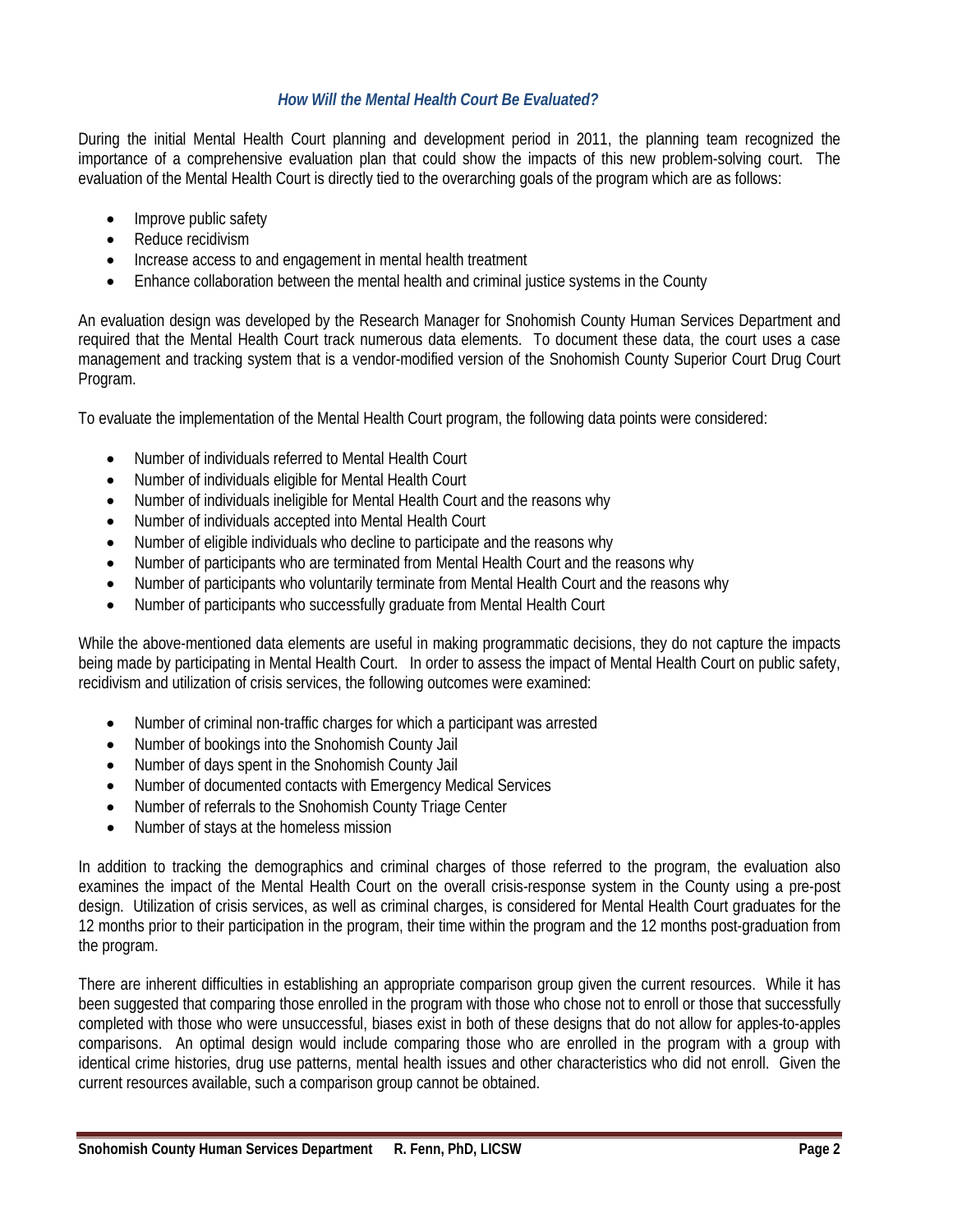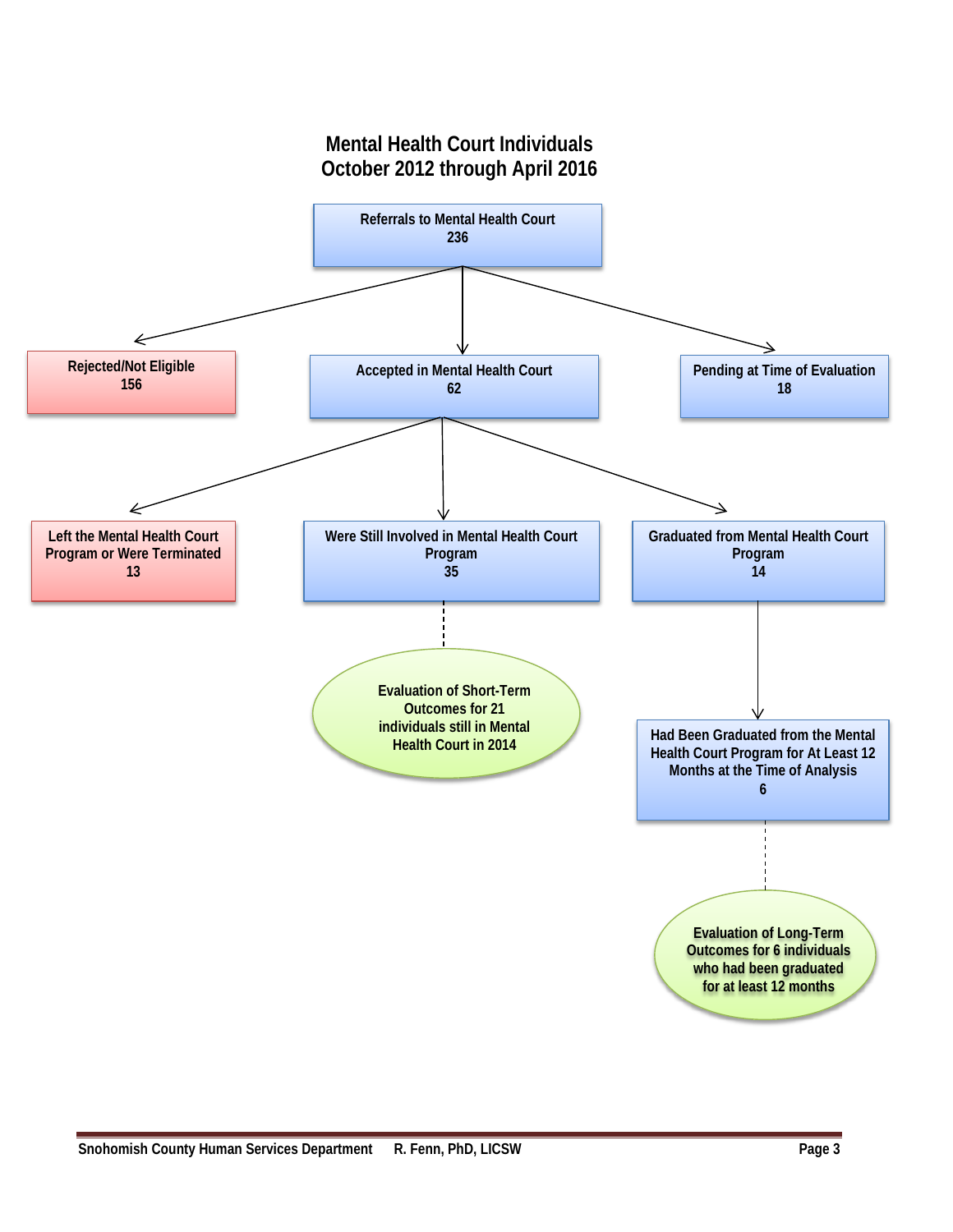# *Referrals to Mental Health Court*

Between 1 May 2012 and 30 April 2016, 236 individuals had been referred to the Mental Health Court program. Of these, 62 (26.3%) were accepted.



**% of Referrals to Mental Health Court by Screening Outcome**

# **Number of Referrals to Mental Health Court by Year and Referral Source**



*<sup>\*2016</sup> includes January through April 2016*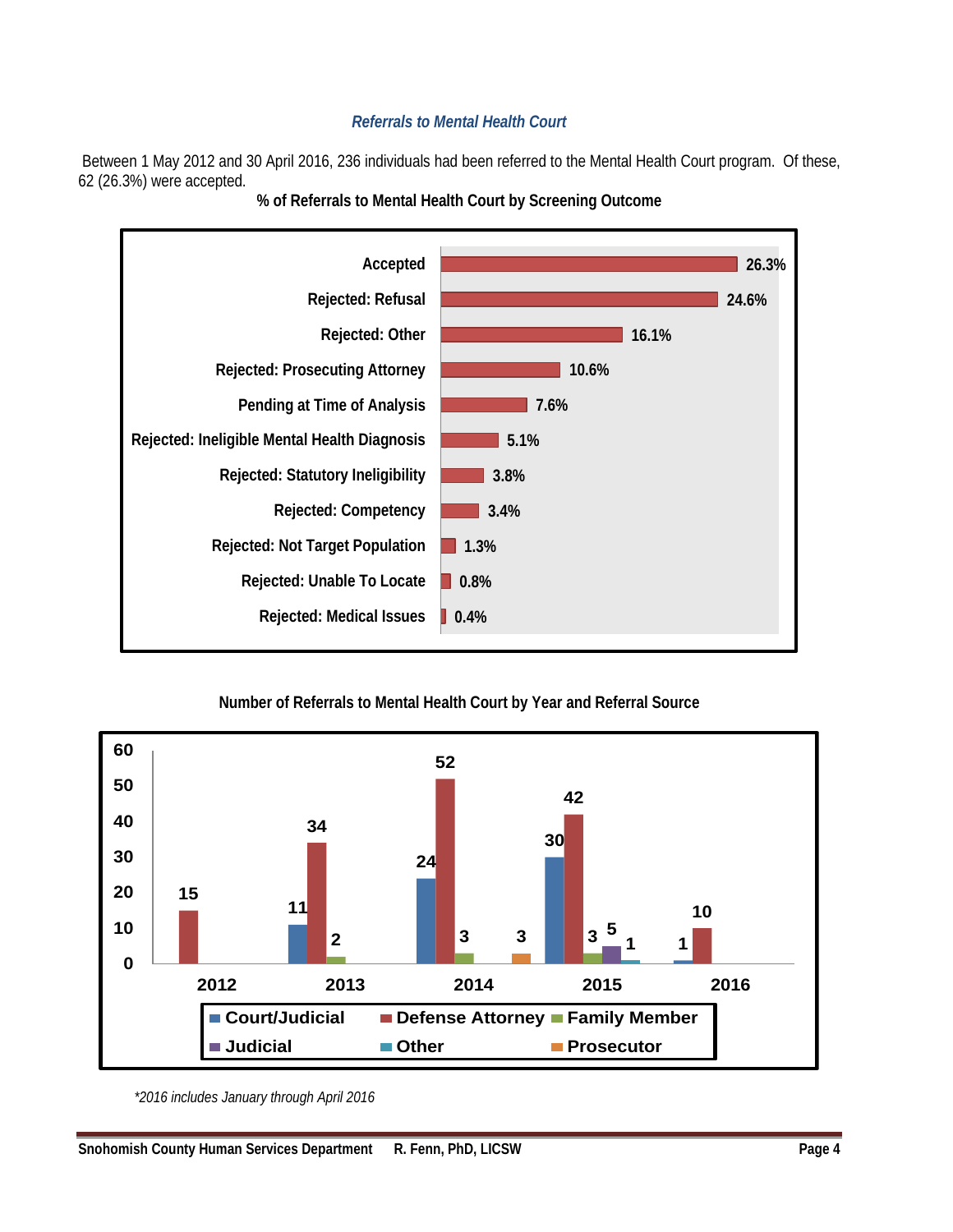Overall, participants referred to Mental Health Court were more likely to have a charge of Assault-4 DV (22.5%) followed by Theft 3 (16.1%). The table below presents the eligible charge and screening outcome for all referrals to the Mental Health Court program.

# **Number of Referrals to Mental Health Court by Eligible Charge and Screening Outcome: May 2012 through April 2016**

|                                                              | Accepted                | Pending        | Rejected:<br>Competency | Rejected:<br>Ineligible<br>Mental Health<br>Diagnosis | Rejected:<br>Medical<br><b>Issues</b> | Rejected:<br>Not Target<br>Population | Rejected:<br>Other | Rejected:<br>Prosecuting<br>Attorney | Rejected:<br>Refusal | Rejected:<br>Statutory<br>Ineligibility | Rejected:<br><b>Unable To</b><br>Locate | <b>TOTAL</b>   |
|--------------------------------------------------------------|-------------------------|----------------|-------------------------|-------------------------------------------------------|---------------------------------------|---------------------------------------|--------------------|--------------------------------------|----------------------|-----------------------------------------|-----------------------------------------|----------------|
| ANTIHARASSMENT<br>/ PROT TEMP ORD<br><b>VIO</b>              |                         |                |                         |                                                       |                                       |                                       | $\mathbf{1}$       |                                      |                      |                                         |                                         | $\mathbf{1}$   |
| <b>ASSAULT 3RD</b><br><b>DEGREE</b>                          |                         | $\mathbf{1}$   |                         |                                                       |                                       |                                       | $\overline{2}$     | 6                                    | $\overline{2}$       |                                         |                                         | 12             |
| <b>ASSAULT 4TH</b><br><b>DEGREE</b>                          | $\overline{\mathbf{4}}$ | $\mathbf{1}$   |                         | $\mathbf{1}$                                          |                                       |                                       | $\mathbf{1}$       | $\mathbf{3}$                         | 4                    | $\overline{2}$                          |                                         | 16             |
| ASSAULT-2                                                    |                         |                |                         |                                                       |                                       |                                       | $\mathbf{1}$       | $\mathbf{1}$                         |                      |                                         |                                         | $\overline{2}$ |
| ASSAULT-2<br><b>STRANGULATION</b>                            |                         |                |                         |                                                       |                                       |                                       | $\mathbf{1}$       |                                      |                      |                                         |                                         | -1             |
| ASSAULT-3<br><b>HEALTH CARE</b><br><b>WORKER</b>             |                         |                |                         |                                                       |                                       |                                       | $\overline{2}$     | $\mathbf{1}$                         |                      |                                         |                                         | 3              |
| <b>ASSAULT-3 LAW</b><br><b>ENFORCEMENT</b><br><b>OFFICER</b> |                         |                |                         |                                                       |                                       |                                       | $\mathbf{1}$       |                                      | $\mathbf{1}$         |                                         |                                         | $\overline{2}$ |
| <b>ASSAULT 4--DV</b>                                         | $\overline{26}$         | $\overline{2}$ | $\overline{3}$          | $\overline{2}$                                        |                                       |                                       | $\overline{4}$     | $\mathbf{3}$                         | $\overline{12}$      | $\mathbf{1}$                            |                                         | 53             |
| <b>BURGLARY-2</b>                                            |                         |                | $\mathbf{1}$            |                                                       |                                       |                                       |                    |                                      | $\mathbf{1}$         |                                         |                                         | $\overline{2}$ |
| <b>CONT SUB-</b><br>POSSESS NO<br><b>PRESCRIPTION</b>        |                         | $\overline{1}$ |                         |                                                       |                                       | $\mathbf{1}$                          |                    |                                      |                      |                                         |                                         | $\overline{2}$ |
| <b>CRIMINAL</b><br><b>SOLICITATION</b>                       | $\mathbf{1}$            |                |                         | $\overline{2}$                                        |                                       |                                       |                    |                                      | $\mathbf{1}$         |                                         |                                         | 4              |
| <b>CRIMINAL</b><br><b>TRESPASS 1ST</b><br><b>DEGREE</b>      | 4                       |                |                         |                                                       |                                       |                                       | $\overline{2}$     |                                      | 5                    |                                         |                                         | 11             |
| <b>CRIMINAL</b><br><b>TRESPASS 2ND</b><br><b>DEGREE</b>      |                         | $\mathbf{1}$   |                         |                                                       |                                       |                                       | $\mathbf{1}$       |                                      | $\mathbf{1}$         |                                         |                                         | 3              |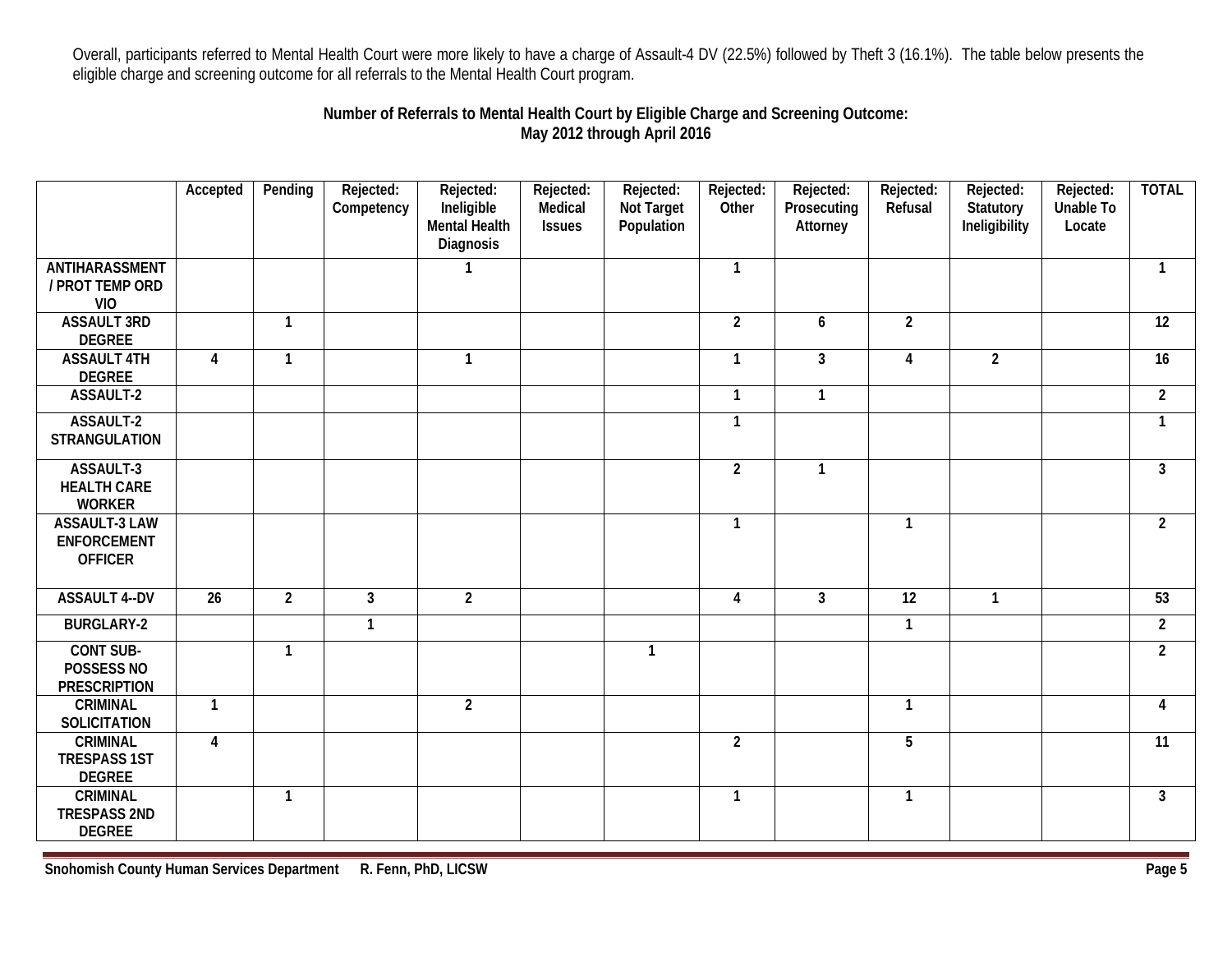|                                                             | Accepted       | Pending      | Rejected:<br>Competency | Rejected:<br>Ineligible<br>Mental Health<br><b>Diagnosis</b> | Rejected:<br>Medical<br><b>Issues</b> | Rejected:<br>Not Target<br>Population | Rejected:<br>Other | Rejected:<br>Prosecuting<br>Attorney | Rejected:<br>Refusal | Rejected:<br>Statutory<br>Ineligibility | Rejected:<br><b>Unable To</b><br>Locate | <b>TOTAL</b>   |
|-------------------------------------------------------------|----------------|--------------|-------------------------|--------------------------------------------------------------|---------------------------------------|---------------------------------------|--------------------|--------------------------------------|----------------------|-----------------------------------------|-----------------------------------------|----------------|
| <b>CYBERSTALKING</b>                                        | $\overline{1}$ |              |                         |                                                              |                                       |                                       |                    |                                      |                      |                                         |                                         | $\mathbf{1}$   |
| <b>DISORDERLY</b><br><b>CONDUCT</b>                         | $\overline{1}$ |              |                         |                                                              |                                       |                                       |                    |                                      | $\mathbf{1}$         | $\mathbf{1}$                            |                                         | $\mathbf{3}$   |
| <b>DRIVING WHILE</b><br><b>LICENSE</b><br>SUSPENDED-2       |                |              |                         |                                                              |                                       |                                       | $\overline{2}$     |                                      |                      |                                         |                                         | $\overline{2}$ |
| <b>DRUG PARA-</b><br>MINOR (G MISD)                         |                |              |                         |                                                              |                                       |                                       |                    |                                      |                      |                                         | $\mathbf{1}$                            | $\mathbf{1}$   |
| <b>DRUG</b><br>PARAPHERNALIA--<br><b>DEFINITION</b>         |                |              |                         |                                                              |                                       |                                       |                    |                                      | $\mathbf{1}$         |                                         |                                         | $\mathbf{1}$   |
| <b>DUI - GROSS</b><br><b>MISDEMEANOR</b>                    |                |              |                         |                                                              |                                       |                                       |                    |                                      | $\mathbf{1}$         | $\mathbf{1}$                            |                                         | $\overline{2}$ |
| <b>ESCAPE 2ND</b><br><b>DEGREE</b>                          |                |              |                         |                                                              |                                       |                                       | $\mathbf{1}$       |                                      |                      |                                         |                                         | $\mathbf{1}$   |
| <b>FALSE</b><br><b>STATEMENT TO</b><br><b>PUBLIC SERVNT</b> | $\mathbf{1}$   |              | $\mathbf{1}$            |                                                              |                                       |                                       |                    |                                      | $\mathbf{1}$         |                                         |                                         | $\mathbf{3}$   |
| <b>FORGERY</b>                                              |                |              |                         |                                                              |                                       |                                       |                    |                                      |                      | $\overline{1}$                          |                                         | $\mathbf{1}$   |
| <b>HARASSMENT</b>                                           | $\mathbf{3}$   |              | $\mathbf{3}$            |                                                              |                                       | $\mathbf{1}$                          | $\mathbf{1}$       |                                      | $\overline{2}$       |                                         |                                         | 10             |
| <b>HARASSMENT-</b><br><b>DEFINITION</b>                     |                |              |                         |                                                              |                                       |                                       | $\mathbf{1}$       | $\mathbf{1}$                         | $\mathbf{1}$         |                                         |                                         | $\mathbf{3}$   |
| <b>HARASSMENT-DV</b>                                        | $\overline{1}$ |              |                         |                                                              |                                       |                                       |                    |                                      |                      |                                         |                                         | $\mathbf{1}$   |
| HARASSMENT-<br>PREV CONV/DTH<br>THRT PEN                    |                |              |                         | $\mathbf{1}$                                                 |                                       |                                       |                    | $\mathbf{1}$                         |                      |                                         |                                         | $\overline{2}$ |
| HARASSMENT-<br><b>THREATEN BODILY</b><br><b>INJURY</b>      |                |              |                         |                                                              |                                       |                                       |                    | $\mathbf{1}$                         |                      |                                         |                                         | $\mathbf{1}$   |
| HIT/RUN -<br><b>ATTENDED</b><br><b>VEHICLE</b>              |                |              |                         | $\mathbf{1}$                                                 |                                       |                                       |                    |                                      |                      |                                         |                                         | $\mathbf{1}$   |
| <b>IDENTITY THEFT-2</b>                                     | $\mathbf{1}$   | $\mathbf{1}$ |                         |                                                              |                                       |                                       |                    |                                      |                      |                                         |                                         | $\overline{2}$ |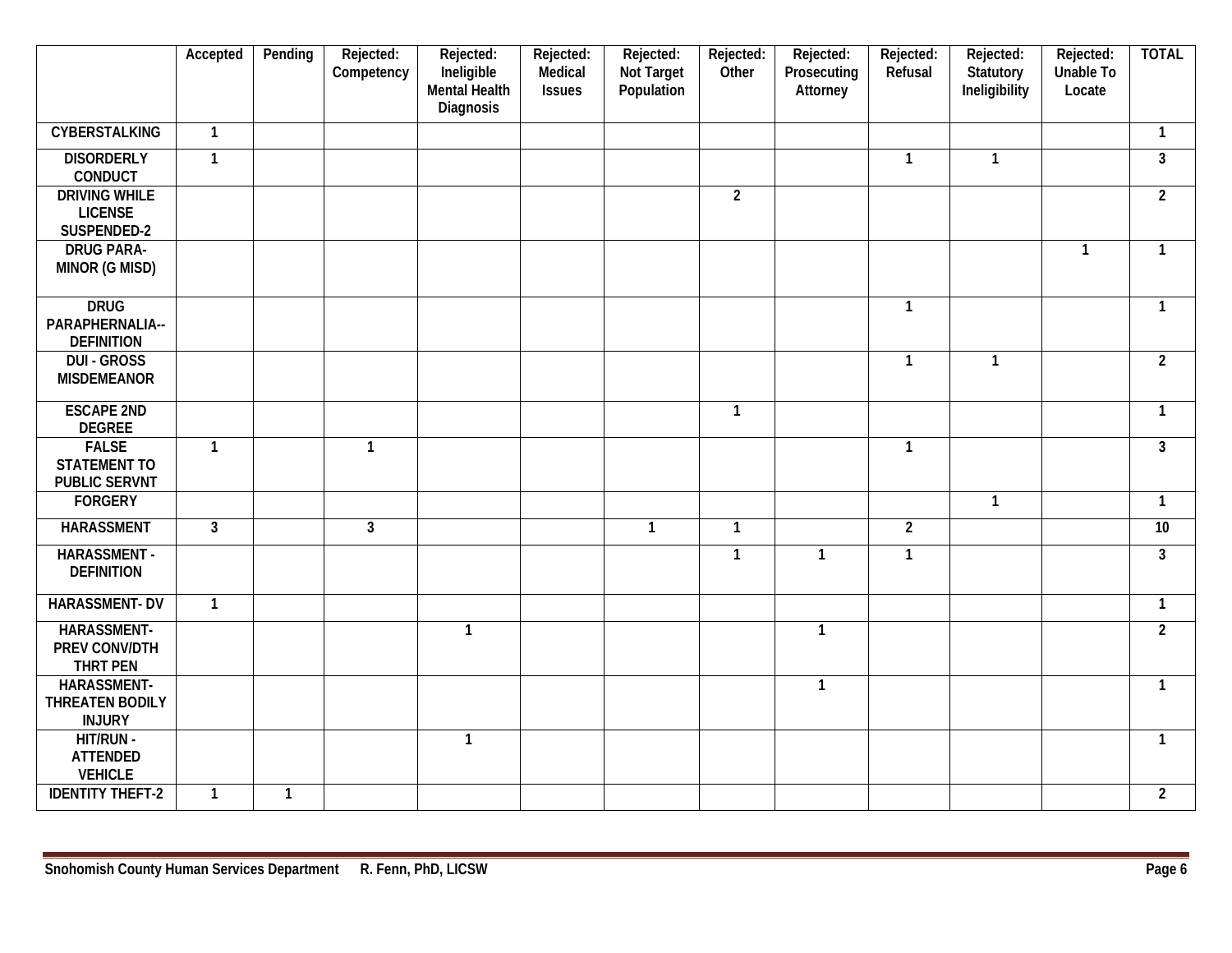|                         | Accepted       | Pending        | Rejected:<br>Competency | Rejected:<br>Ineligible<br>Mental Health<br>Diagnosis | Rejected:<br>Medical<br><b>Issues</b> | Rejected:<br>Not Target<br>Population | Rejected:<br><b>Other</b> | Rejected:<br>Prosecuting<br>Attorney | Rejected:<br>Refusal | Rejected:<br>Statutory<br>Ineligibility | Rejected:<br>Unable To<br>Locate | <b>TOTAL</b>    |
|-------------------------|----------------|----------------|-------------------------|-------------------------------------------------------|---------------------------------------|---------------------------------------|---------------------------|--------------------------------------|----------------------|-----------------------------------------|----------------------------------|-----------------|
| <b>LEGEND DRUG-</b>     | $\overline{1}$ |                |                         |                                                       |                                       |                                       |                           |                                      |                      |                                         |                                  | $\mathbf 1$     |
| SELL/DEL/POS NO         |                |                |                         |                                                       |                                       |                                       |                           |                                      |                      |                                         |                                  |                 |
| <b>PRESC</b>            |                |                |                         |                                                       |                                       |                                       |                           |                                      |                      |                                         |                                  |                 |
| <b>MALICIOUS</b>        |                |                |                         |                                                       |                                       |                                       |                           | $\mathbf{1}$                         |                      |                                         |                                  | -1              |
| MISCHIEF-1              |                |                |                         |                                                       |                                       |                                       |                           |                                      |                      |                                         |                                  |                 |
| DAMAGE >\$5K            |                |                |                         |                                                       |                                       |                                       |                           |                                      |                      |                                         |                                  |                 |
| <b>MALICIOUS</b>        |                |                |                         |                                                       |                                       |                                       | $\overline{2}$            |                                      |                      |                                         |                                  | $\overline{2}$  |
| MISCHIEF-2              |                |                |                         |                                                       |                                       |                                       |                           |                                      |                      |                                         |                                  |                 |
| <b>MALICIOUS</b>        | $\overline{3}$ | $\overline{1}$ |                         |                                                       |                                       |                                       | $\overline{2}$            | $\mathbf{1}$                         | $\overline{1}$       | $\overline{2}$                          |                                  | $\overline{10}$ |
| MISCHIEF-3              |                |                |                         |                                                       |                                       |                                       |                           |                                      |                      |                                         |                                  |                 |
| <b>NCO Violation-DV</b> |                | $\mathbf{1}$   |                         |                                                       |                                       |                                       |                           |                                      |                      |                                         |                                  | $\mathbf{1}$    |
| NO CONTACT              |                |                |                         |                                                       |                                       |                                       |                           |                                      | $\mathbf{1}$         |                                         |                                  | $\mathbf{1}$    |
| ORDER-CONTENTS          |                |                |                         |                                                       |                                       |                                       |                           |                                      |                      |                                         |                                  |                 |
| <b>OBSTRUCT LAW</b>     | $\mathbf{1}$   |                |                         |                                                       |                                       |                                       | $\mathbf{1}$              |                                      |                      |                                         |                                  | $\overline{2}$  |
| <b>ENFORCEMENT</b>      |                |                |                         |                                                       |                                       |                                       |                           |                                      |                      |                                         |                                  |                 |
| <b>OFFICER</b>          |                |                |                         |                                                       |                                       |                                       |                           |                                      |                      |                                         |                                  |                 |
| <b>OBSTRUCTION</b>      |                | $\mathbf{1}$   |                         |                                                       |                                       |                                       |                           |                                      |                      |                                         |                                  | $\mathbf{1}$    |
| OBSTRUCTIONS-           |                |                |                         |                                                       | $\mathbf{1}$                          |                                       |                           |                                      |                      |                                         |                                  | $\mathbf{1}$    |
| <b>DRIVING</b>          |                |                |                         |                                                       |                                       |                                       |                           |                                      |                      |                                         |                                  |                 |
| <b>VIEW/MECHANISM</b>   |                |                |                         |                                                       |                                       |                                       |                           |                                      |                      |                                         |                                  |                 |
| <b>ORDER PROHIBIT</b>   | $\overline{1}$ |                |                         |                                                       |                                       |                                       |                           |                                      | $\overline{1}$       |                                         |                                  | $\overline{2}$  |
| CONTACT-                |                |                |                         |                                                       |                                       |                                       |                           |                                      |                      |                                         |                                  |                 |
| <b>VIOLATION</b>        |                |                |                         |                                                       |                                       |                                       |                           |                                      |                      |                                         |                                  |                 |
| <b>POSS STOLEN</b>      |                |                |                         |                                                       |                                       |                                       |                           |                                      |                      | $\mathbf{1}$                            |                                  | $\mathbf{1}$    |
| PROP-2 NOT              |                |                |                         |                                                       |                                       |                                       |                           |                                      |                      |                                         |                                  |                 |
| <b>FIREARM/VEH</b>      |                |                |                         |                                                       |                                       |                                       |                           |                                      |                      |                                         |                                  |                 |
| POSSESSION OF           |                |                |                         |                                                       |                                       | $\mathbf{1}$                          |                           |                                      |                      |                                         |                                  | -1              |
| <b>STOLEN VEHICLE</b>   |                |                |                         |                                                       |                                       |                                       |                           |                                      |                      |                                         |                                  |                 |
| <b>PROTECTION</b>       |                |                |                         |                                                       |                                       |                                       | $\mathbf{1}$              |                                      | $\mathbf{1}$         |                                         |                                  | $\overline{2}$  |
| <b>ORDER VIO-</b>       |                |                |                         |                                                       |                                       |                                       |                           |                                      |                      |                                         |                                  |                 |
| <b>CONTEMPT</b>         |                |                |                         |                                                       |                                       |                                       |                           |                                      |                      |                                         |                                  |                 |
| <b>PROTECTION</b>       | $\overline{4}$ |                |                         | $\mathbf{1}$                                          |                                       |                                       | $\mathbf{1}$              | $\overline{2}$                       | $\overline{5}$       |                                         |                                  | $\overline{13}$ |
| <b>ORDER VIOLATION</b>  |                |                |                         |                                                       |                                       |                                       |                           |                                      |                      |                                         |                                  |                 |
| (GM)                    |                |                |                         |                                                       |                                       |                                       |                           |                                      |                      |                                         |                                  |                 |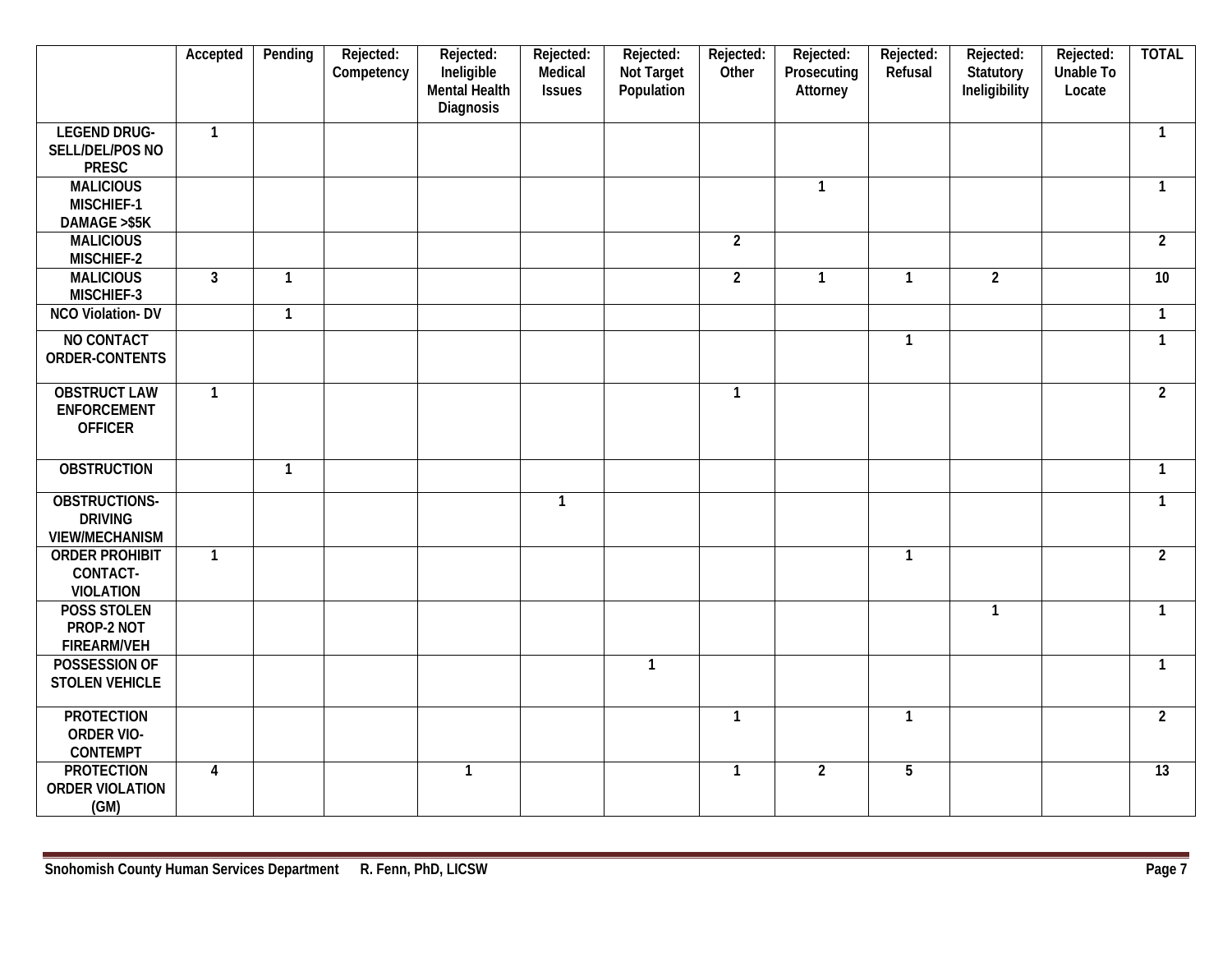|                                                          | Accepted | Pending         | Rejected:<br>Competency | Rejected:<br>Ineligible<br><b>Mental Health</b><br>Diagnosis | Rejected:<br>Medical<br><b>Issues</b> | Rejected:<br>Not Target<br>Population | Rejected:<br>Other | Rejected:<br>Prosecuting<br>Attorney | Rejected:<br>Refusal | Rejected:<br>Statutory<br>Ineligibility | Rejected:<br><b>Unable To</b><br>Locate | <b>TOTAL</b>   |
|----------------------------------------------------------|----------|-----------------|-------------------------|--------------------------------------------------------------|---------------------------------------|---------------------------------------|--------------------|--------------------------------------|----------------------|-----------------------------------------|-----------------------------------------|----------------|
| <b>PROTECTION</b><br><b>ORDER VIOL-</b><br><b>FELONY</b> |          |                 |                         |                                                              |                                       |                                       | $\mathbf{1}$       |                                      |                      |                                         |                                         | $\mathbf{1}$   |
| <b>RECKLESS</b><br><b>BURNING 1ST</b><br><b>DEGREE</b>   |          |                 |                         |                                                              |                                       |                                       |                    | $\mathbf{1}$                         |                      |                                         |                                         | $\mathbf{1}$   |
| <b>RECKLESS</b><br><b>DRIVING</b>                        |          | 1               |                         |                                                              |                                       |                                       | 1                  |                                      |                      |                                         |                                         | $\overline{2}$ |
| <b>RESISTING</b><br><b>ARREST</b>                        |          |                 |                         |                                                              |                                       |                                       |                    |                                      | $\mathbf{1}$         |                                         |                                         | -1             |
| <b>STOLEN</b><br><b>PROPERTY</b><br><b>TRAFFICKING-1</b> |          |                 |                         |                                                              |                                       |                                       |                    | $\mathbf{1}$                         |                      |                                         |                                         | -1             |
| <b>STOLEN</b><br><b>PROPERTY</b><br>TRAFFICKING-2        |          |                 |                         |                                                              |                                       |                                       | $\mathbf{1}$       |                                      |                      |                                         |                                         | $\mathbf{1}$   |
| <b>TAKE VEHICLE W/O</b><br>PERMISSION-2                  |          |                 |                         |                                                              |                                       |                                       |                    | -1                                   | 1                    |                                         |                                         | $\overline{2}$ |
| <b>TELEPHONE</b><br><b>HARASSMENT</b>                    |          |                 |                         |                                                              |                                       |                                       | $\mathbf{1}$       |                                      |                      |                                         |                                         | $\mathbf{1}$   |
| THEFT-3                                                  | 9        | $\overline{7}$  |                         | $\overline{3}$                                               |                                       |                                       | 6                  | $\mathbf{1}$                         | $\overline{11}$      |                                         | $\overline{1}$                          | 38             |
| <b>UNLAWFUL</b><br><b>IMPRISONMENT</b>                   |          |                 |                         |                                                              |                                       |                                       |                    |                                      | 1                    |                                         |                                         | -1             |
| <b>UNLAWFUL</b><br><b>TRANSIT CONDUCT</b>                |          |                 |                         |                                                              |                                       |                                       |                    |                                      | $\mathbf{1}$         |                                         |                                         | $\mathbf{1}$   |
| <b>TOTAL</b>                                             | 62       | $\overline{18}$ | 8                       | $\overline{12}$                                              | $\mathbf{1}$                          | $\overline{3}$                        | $\overline{38}$    | $\overline{25}$                      | $\overline{58}$      | 9                                       | $\overline{2}$                          | 236            |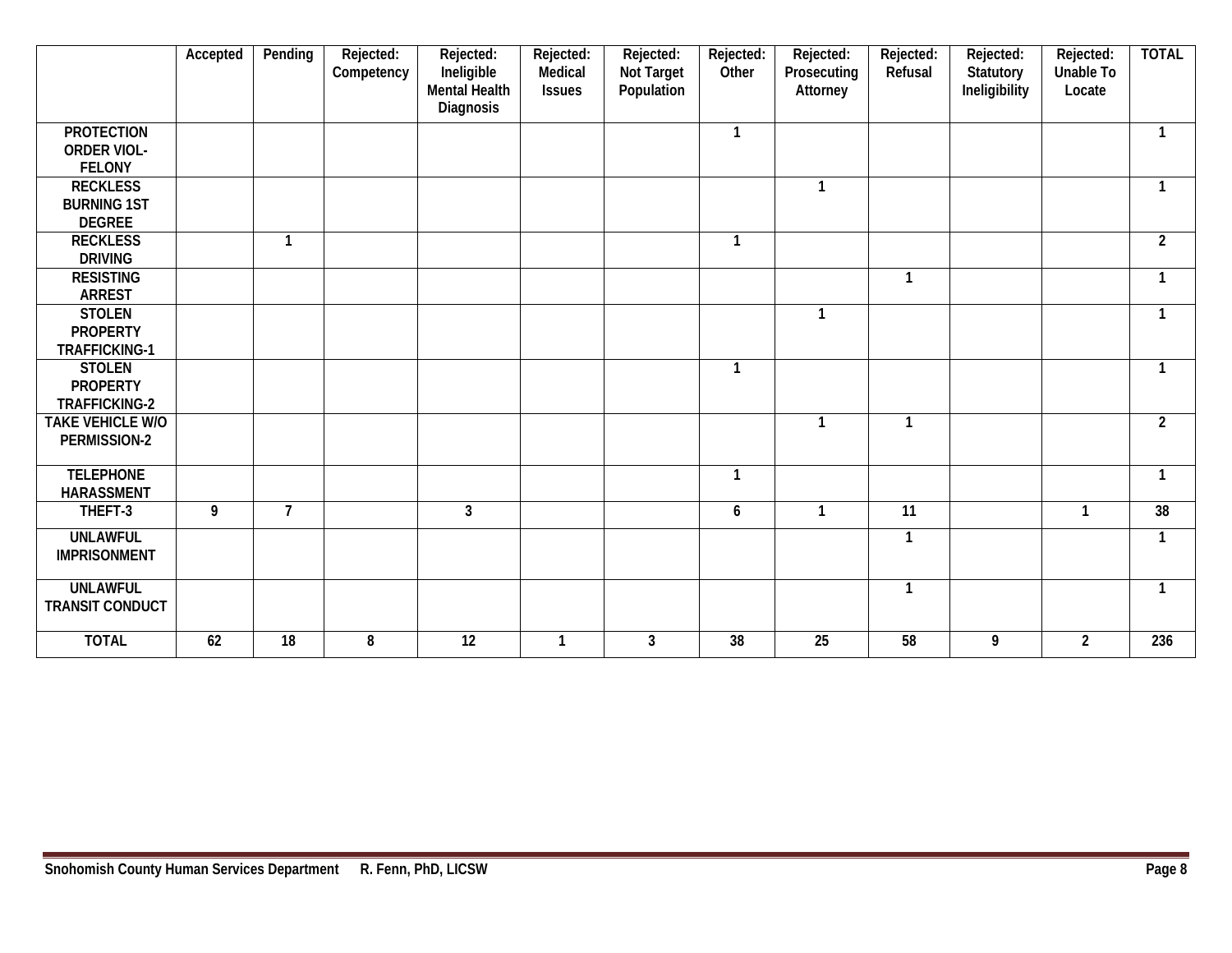# *Individuals Accepted into Mental Health Court*

Sixty-two individuals were accepted into Mental Health Court between May 2012 and April 2016. The majority of individuals accepted into the program were female (54.8%.) The average age for these participants was 35.7 years.





**Primary DSM IV Axis I Diagnoses of Individuals Accepted into Mental Health court: May 2012 through April 2016 (as reported by the Bridgeways Mental Health Court Liaison)**

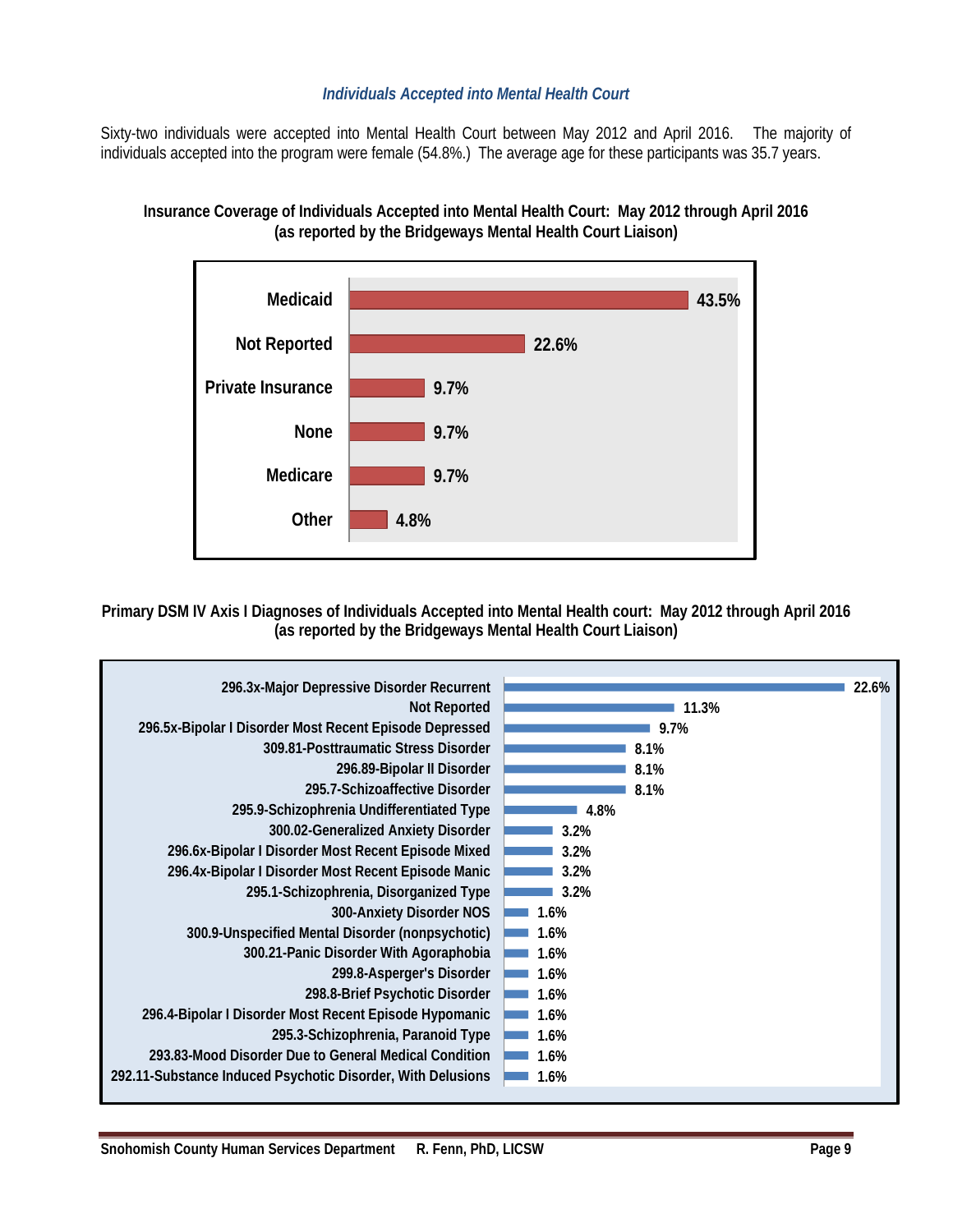# *Evaluation of Outcomes of Mental Health Court*

#### Previous Evaluation Conducted in 2014 Analyzing Short-Term Outcomes Based on *Program Entry Date*

Based on an initial request by stakeholders in 2014, a preliminary evaluation of Mental Health Court participants was conducted using their program entry date into the program as the pivot point from which to examine recidivism and utilization of crisis services for the 12 months prior and the 12 months post.

At the time of this analysis, there were 21 participants who had been accepted into the program. Using this evaluation methodology, the following results were demonstrated.

#### **Recidivism and Crisis Service Utilization for** *12 Months Pre- and 12 Months Post- Program Entry* **in the Mental Health Court**

| # Documented<br><b>Emergency Medical</b><br>Services (EMS)<br>Contacts |                   | <b>County Triage Center</b> | # of Snohomish<br><b>Referrals</b> | # of Criminal Charges |              | # of Bookings into the<br><b>Snohomish County</b><br>Jail |              | # of Days Spent in the<br><b>Snohomish County</b><br>Jail |                    |  |
|------------------------------------------------------------------------|-------------------|-----------------------------|------------------------------------|-----------------------|--------------|-----------------------------------------------------------|--------------|-----------------------------------------------------------|--------------------|--|
| 12<br>months                                                           | $12 \,$<br>months | 12<br>months                | 12<br>months                       | 12<br>months          | 12<br>months | 12<br>months                                              | 12<br>months | 12<br>months                                              | months             |  |
| <b>PRE</b><br>15                                                       | <b>POST</b>       | <b>PRE</b><br>5             | <b>POST</b>                        | <b>PRE</b><br>18      | <b>POST</b>  | <b>PRE</b><br>11                                          | <b>POST</b>  | <b>PRE</b><br>276                                         | <b>POST</b><br>213 |  |

While this analysis provided a first-blush look at recidivism and service utilization *while in the program*, it did not provide any insight into the longer-term impacts. Given the duration of the program, there were no participants who successfully graduated the program and had been out of the program for at least one year. The methodology for this evaluation is presented in the diagram below.

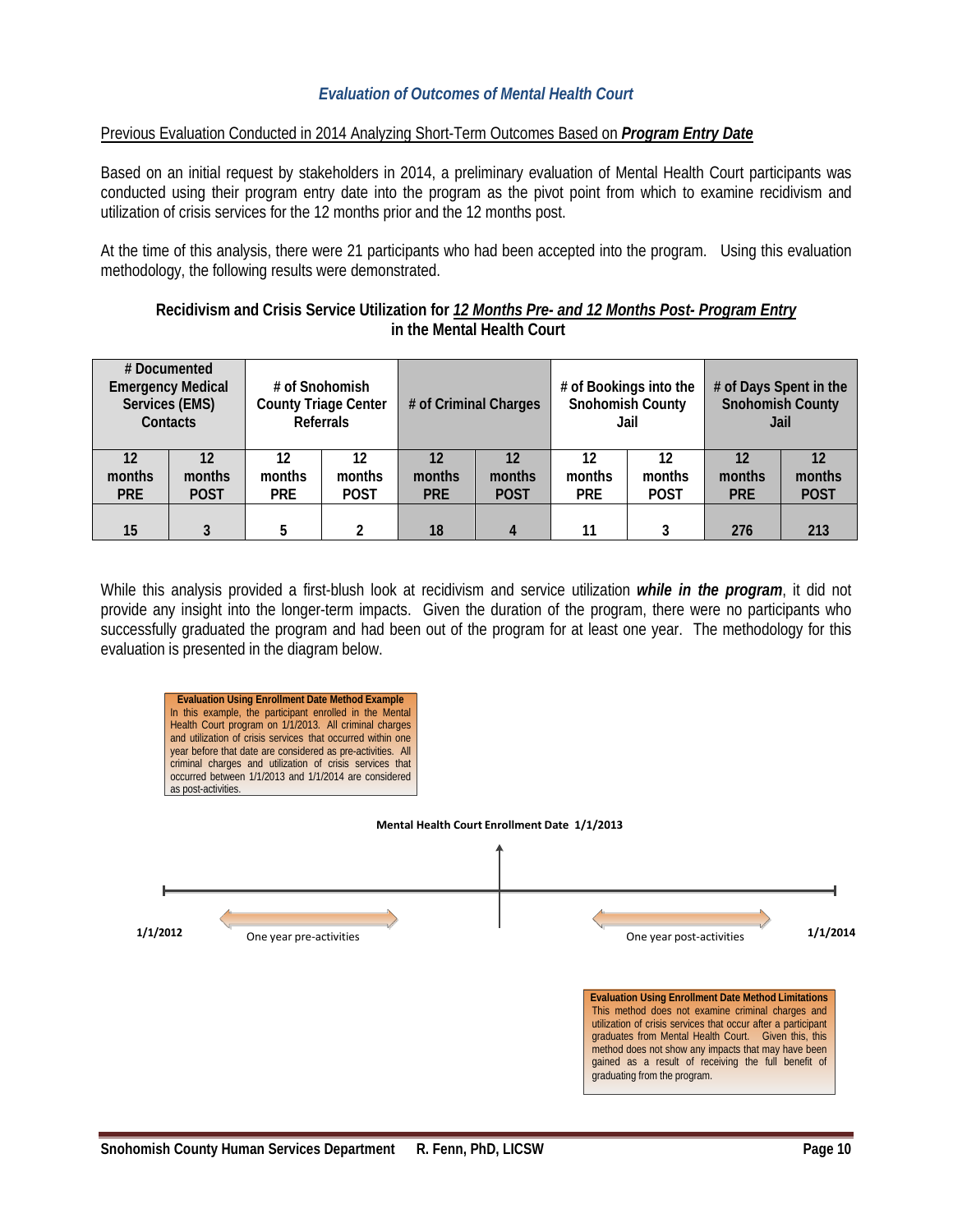#### Current Evaluation Analyzing Longer-Term Outcomes Based on *Graduation Date*

As of 30 April 2016, there were six Mental Health Court participants who had successfully graduated and been out of the program for at least one year. While this sample size is small, evaluating the longer-term outcomes of recidivism and utilization of crisis services for these six individuals provided information regarding the longer-term effects of the program.

A diagram of this evaluation methodology is provided below.



In comparing the participants' utilization of various components of the crisis system during the 12 month period pre-Mental Health Court enrollment to the 12 month period post- Mental Health Court graduation, there was an overall reduction of:

- Bookings into the Snohomish County Jail (reduced by **84.6%**)
- Days in the Snohomish County Jail (reduced by **98.4%**)
- Criminal charges (reduced by **68.2%**)

During this same pre- and post- window, documented contacts with emergency medical services (EMS) across Snohomish County rose from zero in the pre- period to two in the post-period. Additionally, there were no referrals for any of these participants in either the pre- or post-period to the Snohomish County Triage Center.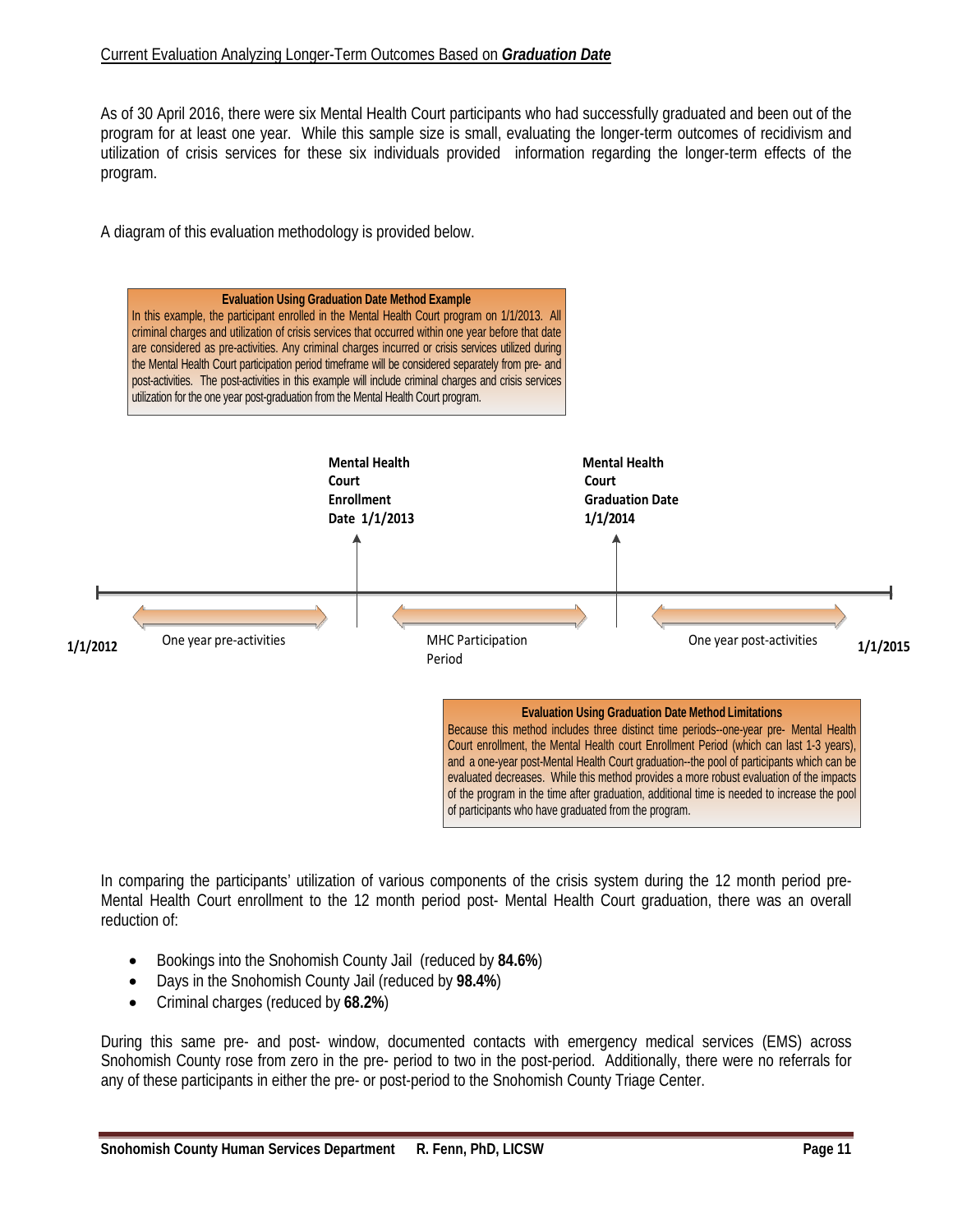

Bookings into the Snohomish County Jail decreased from 13 during the 12 months before entry into Mental Health Court to one while in Mental Health Court and then increased to 2 in the 12 months after Mental Health Court graduation.

# **Days Spent in the Snohomish County Jail**



 **Criminal Charges 22 4 7 0 5 10 15 20 25**

> **Criminal Charges While In MHC**

**Criminal Charges 12 Months After MHC**

**Criminal Charges 12 Months Before MHC**

Criminal charges decreased from 22 during the 12 months before entry into Mental Health Court to 4 while in Mental Health Court and then increased to 7 in the 12 months after Mental Health Court graduation.

After graduation from Mental Health Court, clients are no longer seen by the Bridgeways Mental Health Court Liaison. The elimination of this supervision may be a causal factor in the increase in criminal charges.

Days spent in the Snohomish County Jail decreased from 247 during the 12 months before entry into Mental Health Court to 22 while in Mental Health Court to 4 in the 12 months after Mental Health Court graduation.